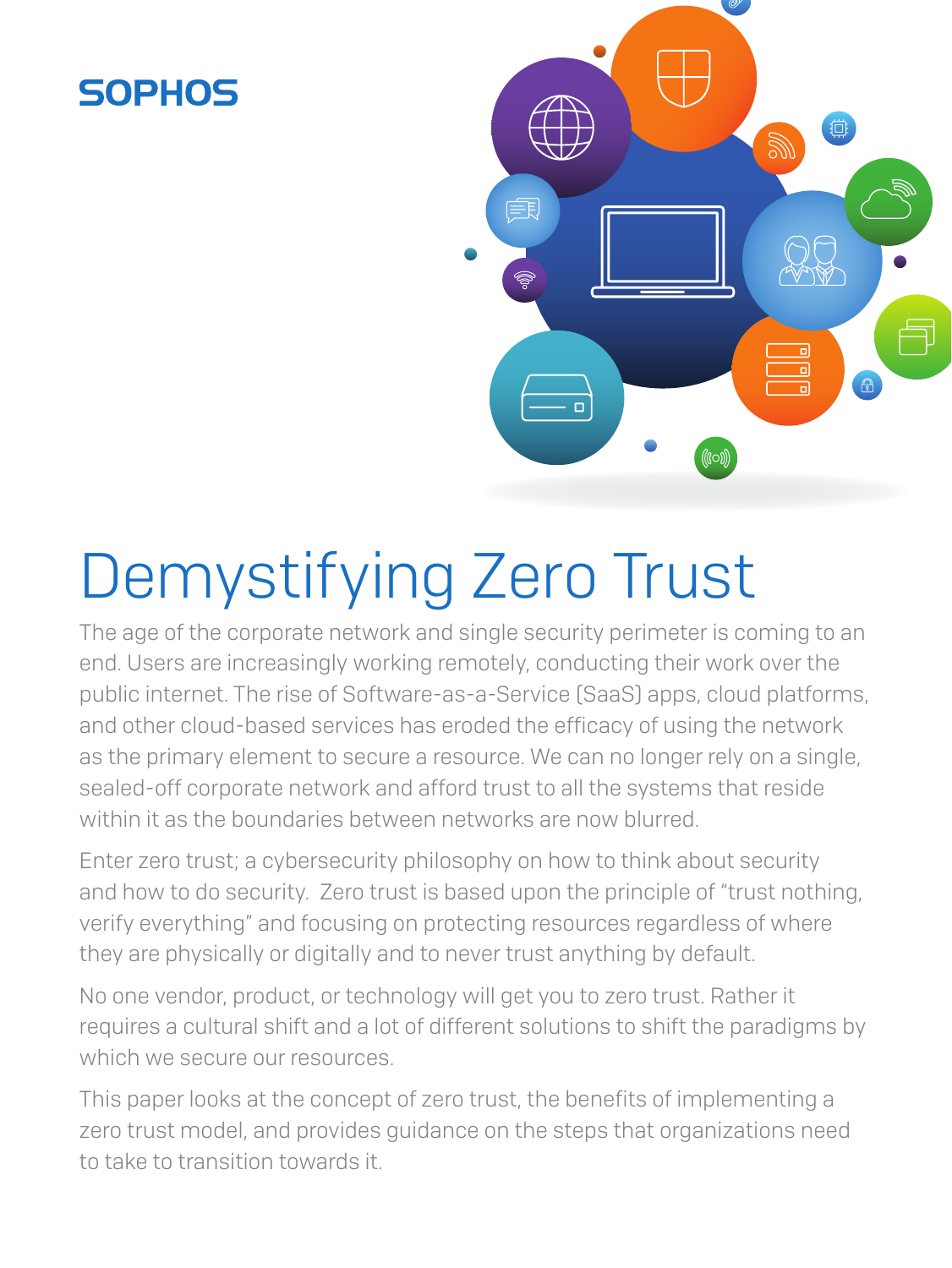## Times have changed

Trust is a dangerous word in the information technology field, especially when that trust is implicit - when it's unqualified or unquestioned.

Creating a large, sealed-off corporate network security perimeter and trusting everything inside of it has proven time and again to be a flawed design. These soft, chewy centers are a hacker's dream. Once inside, they're often invisible. Spreading across the network, accessing important systems, and more is trivial as the security controls and strongest checks are only at the perimeter.

Whether you like it or not, the perimeter has been eroded.

Users want to work remotely, on untrusted networks like the public Wi-Fi at a coffee shop. They want their data stored in the cloud so they can access it whenever they need to. They want to use or use their own personal devices to access corporate data and resources. Frictionless access is demanded by our users so that they can work whenever, wherever, and however they desire.

The use of software-as-a-service (SaaS) apps, cloud platforms, and other cloud-based services leaves data outside of the corporate perimeter, and public cloud platforms mean many of the devices or services once run within the corporate perimeter are now run outside of it. Our workloads are moving to wherever is most cost-effective to process them, away from networks we own, control, and trust.

Everything is everywhere. The old "corporate network" model with static defenses fails to empower businesses to embrace things like the cloud while simultaneously protecting their data, their users, and their customers. A paradigm shift is required.

## Enter zero trust

Zero trust is a holistic approach to security that addresses these threats and changes in how businesses work. It's a model and a philosophy for how to think about and how to do security.

No one and no thing should be automatically trusted, be it inside or outside of the corporate network, even the network itself. Implicit trust based on network location, with static defenses like a traditional firewall, must be limited.

Eventually something needs to be trusted, but with zero trust, this trust is temporary and established dynamically from multiple sources of data, more than we've ever used in the past, and it is constantly re-evaluated. Sources of data includes information about the access request itself, user information, system information, access requirement information, and threat intelligence. Furthermore, access to data and/or resources is only granted as and when required, on a per-connection basis.

We've plenty of experience with untrusted networks through our daily use of the internet. Computers that face the public internet are secured in a very different manner to those inside the traditional perimeter, requiring extra scrutiny and layers of defense to protect them from external threats.

The zero trust model guides you to treat all devices as if they were internet-facing and, instead of having one single perimeter, you must create many micro perimeters (or microsegments), applying checks and controls around everything and between everything.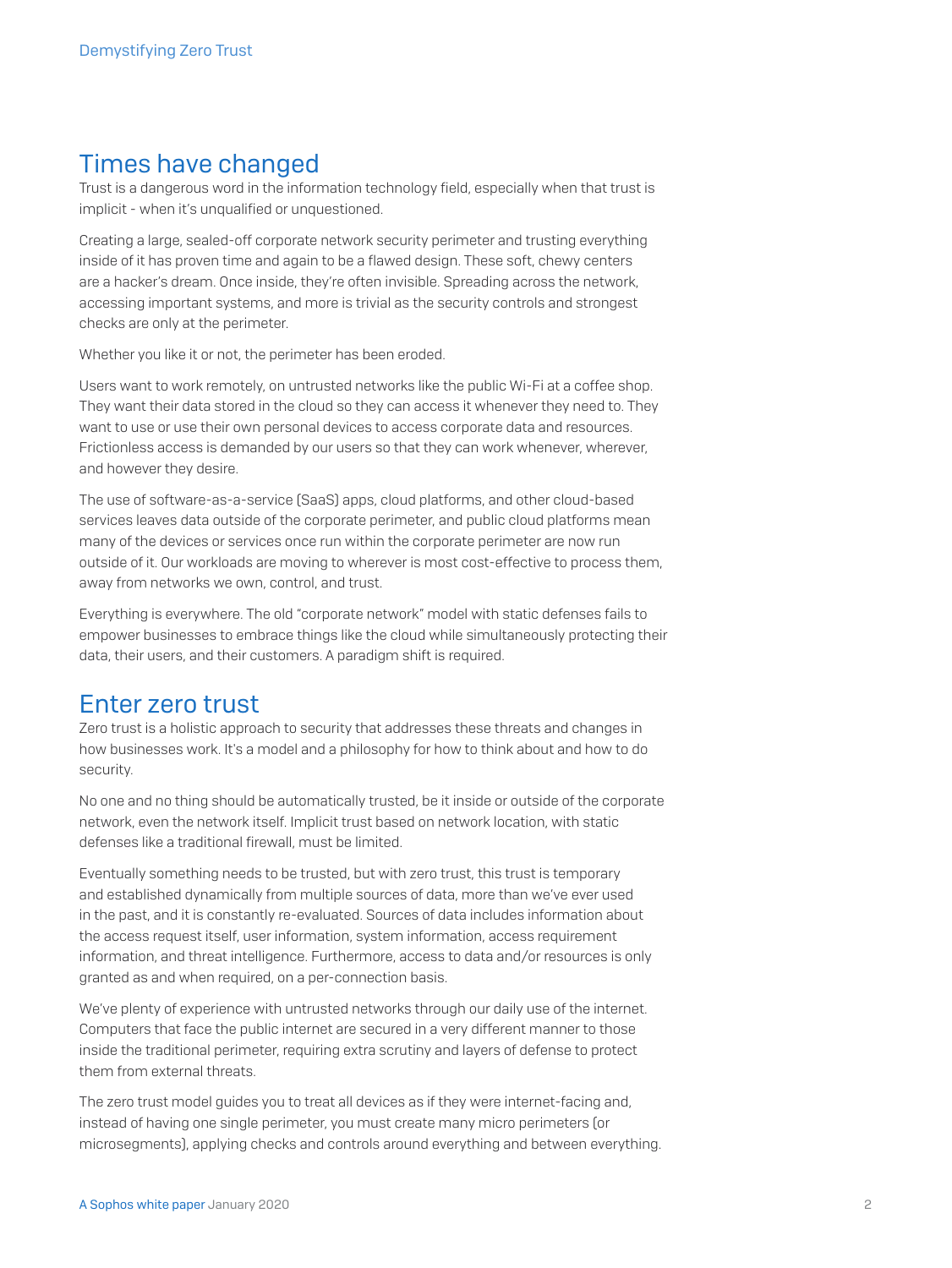## The core benefits of adopting zero trust

Adopting a zero trust model brings innumerable benefits, so, to make your life easier, we've picked out some of the core ones.

#### Control of the entire IT estate

From inside the office all the way to the cloud platforms you use. No more lack of control outside the corporate perimeter or struggles with remote users.

#### Manage and secure all users in the same way

By no longer seeing things as inside or outside the corporate perimeter, you can treat all users in the same way. This both simplifies IT security while also ensuring all devices and users are treated equally.

#### Maintain security even when you don't own/have full control over the infrastructure in use

By using identity, location, device health, MFA, and overlaying monitoring and analysis, you're still able to have strong security across any kind of environment, platform, or service.

#### Drastically reduce the movement of malware or attackers

Rather than having free rein of the entire network once they're inside, attackers only have access to the bare minimum of systems the compromised user had access to. By continuing to distrust the authenticated user, checks will be in place between those systems, further limiting the ability to spread.

## A summary of zero trust

There is no "inside" the network

Trust nothing, verify everything

**Security** should adapt in real time

Zero trust is a big idea, and there is a lot of evolving discussion around it. At its essence, we can condense the major concepts for zero trust into several proverbs that you should keep in mind along your journey.

#### There is no "inside" the network

Pretend that you're running your entire business from an untrusted location, like a coffee shop's public Wi-Fi, and that all your devices are connected directly to the most dangerous of all networks: the public internet. By imagining this as your reality, you're forced to apply security in ways where you can't rely on being behind a traditional corporate perimeter.

There will always be corporate "trusted" networks for administration and in-house systems, but the goal is to keep ordinary users off these networks, using application proxies and other technologies, drastically reducing the attack surface.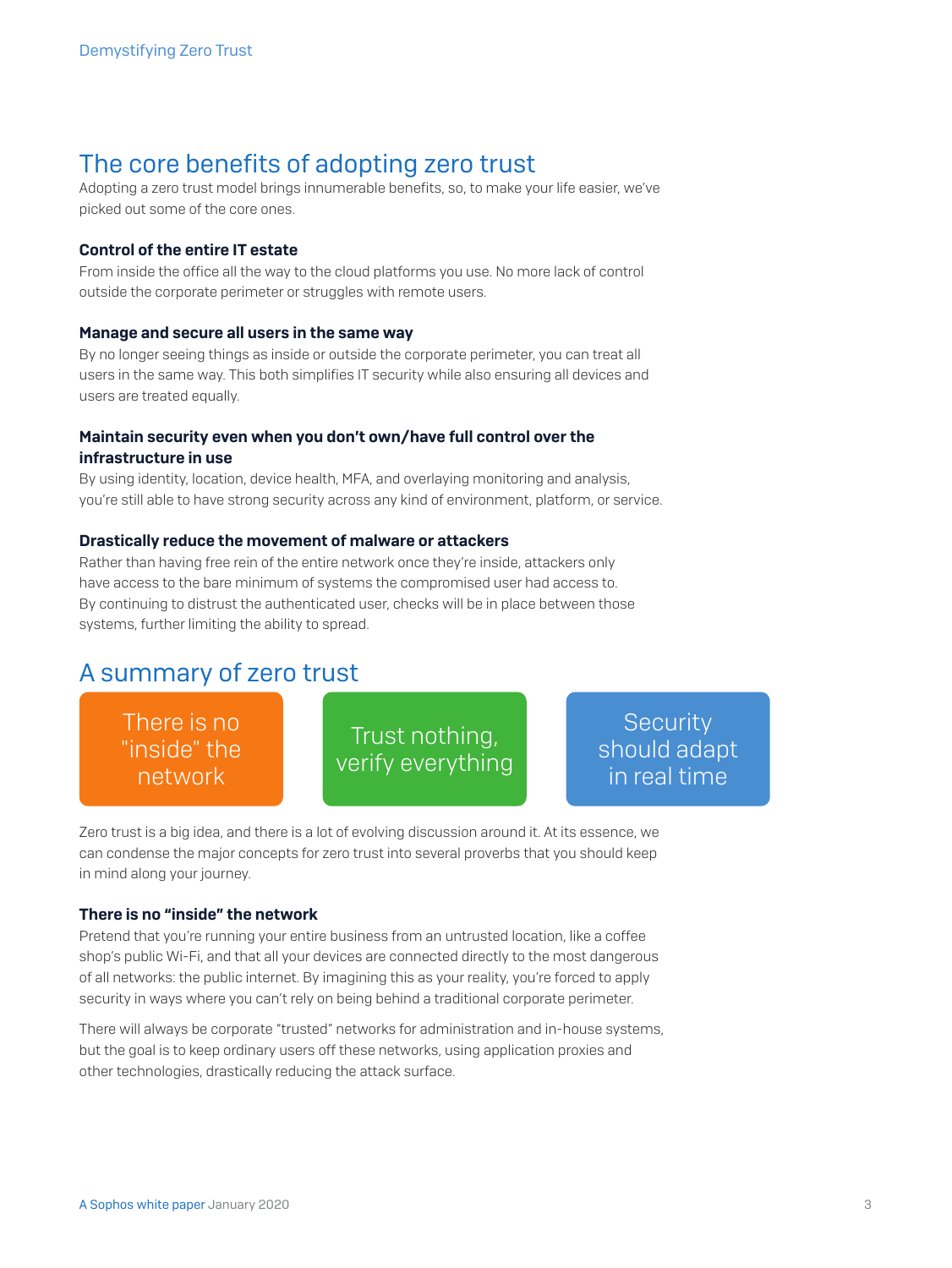#### Trust nothing, verify everything

Assume that there are attackers both on the inside of your networks and on the outside and they are there all the time, constantly attacking. No user or device should be automatically trusted and should authenticate itself before a connection can even be considered. By imagining you're under constant attack from every direction, you are pushed to build rock-solid authentication and authorization to your resources, layer your defenses, and constantly monitor and analyze everything happening across your estates.

#### Security should adapt in real time

The security policies you put in place to achieve zero trust should be dynamic and automatically change based on insight from as many sources of data, from as many different technologies as possible. A static policy like "THIS USER" on "THIS DEVICE" can access "THIS THING" won't protect you if that device has been compromised while that user is on it. If your policy also took into account device health, such as the identification of malicious behaviors, your policy could use this to dynamically adapt to the situation with zero effort from an admin.

This has been a part of Sophos' strategy and philosophy for cybersecurity for a long time. You might know it as Synchronized Security, where our products can share the unique insights they each have with one another. This enables us to have adaptive, dynamic policies, taking advantage of all these insights so that a policy is never static and easily circumnavigated.

Much of this is just good security policy and best practices which you may already be doing and if you've prepared for GDPR, you've done a lot of this work already.

## Principles of zero trust

Trust nothing. Ever. For when you trust nothing, you are forced to seek relevant security measures wherever there is a risk.

Verify everything. Do not assume that passing a check naturally affords trust. Having credentials doesn't mean you are trustable. It just means you have credentials. And credentials can be stolen.



We can break this into four simple principles to keep in mind.

#### Always identify

You need a singular, authoritative source of identity and use it everywhere with Single Sign On (SSO). Everything should be authenticated, with multi-factor authentication (MFA). No matter where the user is, whatever they are trying to access, validate their credentials, validate they have their second (or third) factor, and regularly require re-authentication.

If credentials are stolen or a system is hijacked, MFA and regular re-authentication will quickly put a stop to an attacker.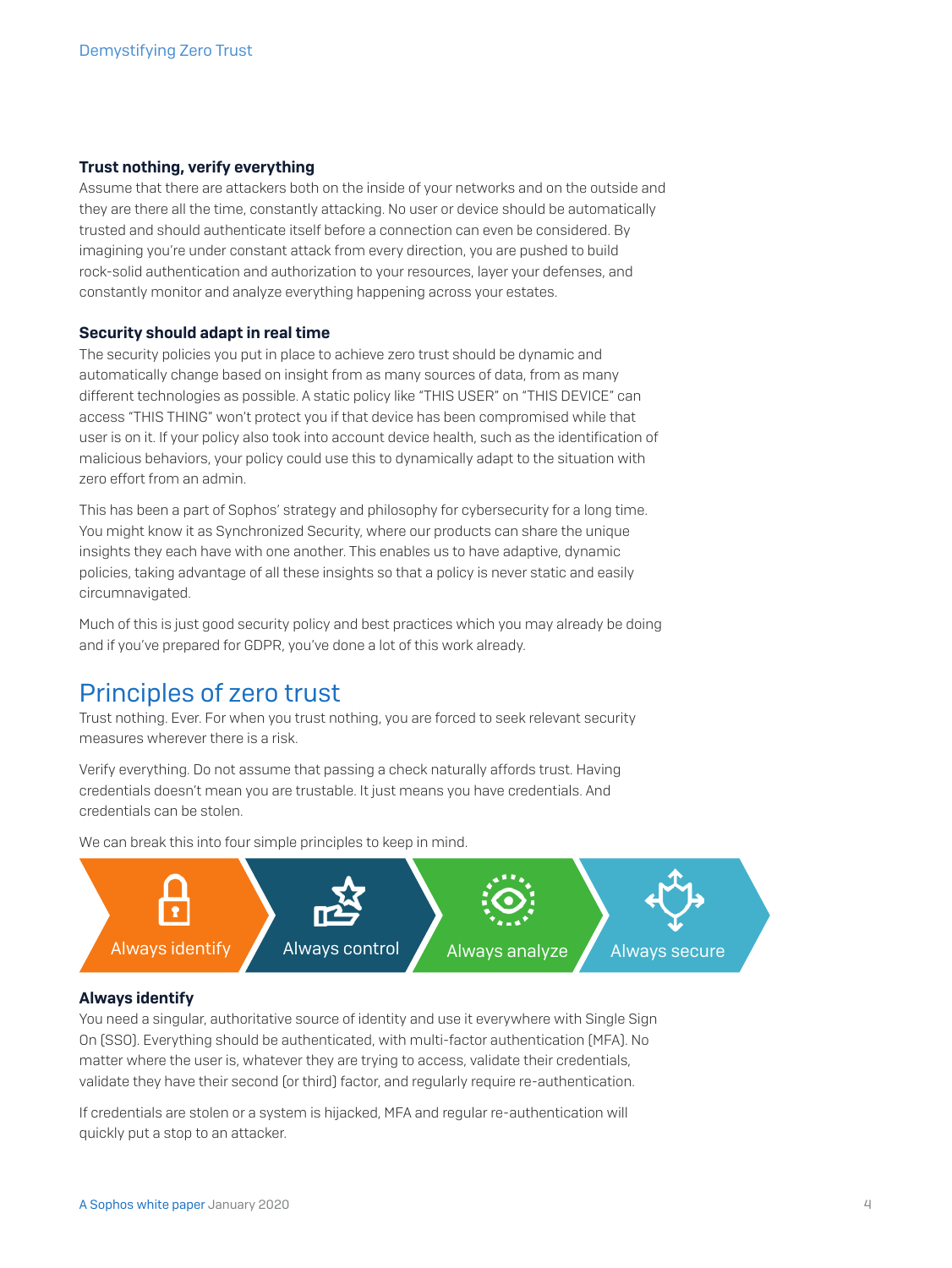#### Always control

Apply controls and checks wherever they are needed and adopt and enforce the principle of least privilege – users should only have access to the bare minimum that they need to perform their job. If there is a human resources system only used by German staff, then only the German staff should have access. No one else should have access, even if the risk of having access is deemed low.

#### Always analyze

Just because an authentication was successful, or access is granted to that user or device, doesn't mean that it is trustable. Insider threats and malicious actors may gain access to valid credentials. Record all network and system activity and regularly analyze and inspect it to verify what occurs post authentication. SIEMs (security information and event management), EDR (endpoint detection and response) as well as MDR (managed detection and response) have emerged to serve exactly this need.

#### Always secure

Use an "inside out" approach to cybersecurity. You should be focusing on your important data and working your way out, identifying points of vulnerability along your data's journey within your network from the moment it is created until the moment it is destroyed.

Always consider risk above all else, not compliance or regulation. Applying security purely to meet a compliance check or regulation requirement is dangerous. Compliance requirements don't know what is in your network, the flows and workloads, systems and technologies. They don't know the risks relevant to every possible element of your network. Considering risk and modelling the threats your organization faces will ensure you know where security should be increased, relaxed, and where microsegments should be created.

## Moving towards zero trust

So how do you move towards zero trust and take advantage of all the benefits it offers?



#### Define your surface and identify resources

First, you need to define what surface you are hoping to secure, control, and monitor. What are all the resources, services, apps, and devices used in your business? Having a clear scope of everything that is in use across the entire network helps you then seek to apply our new zero trust mentality to it.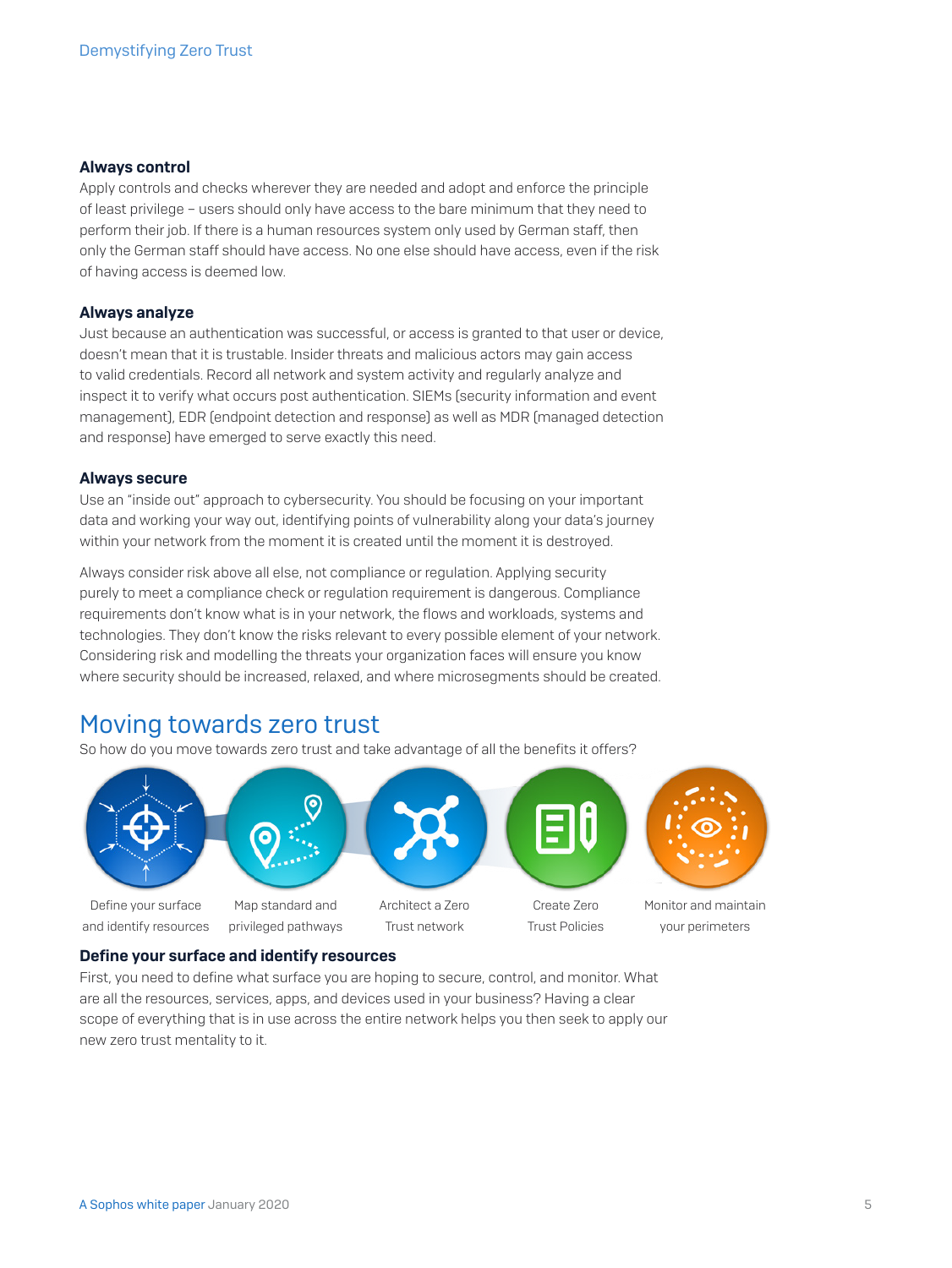#### Map standard and privileged pathways

Once you've got everything scoped out, you then need to map standard pathways – what are the flows, behaviors, and relationships between everything that are standard and expected? This group of users will access this application, this device will connect to that network, this service uses that datastore and so on, but also, what are the privileged pathways? This administrator will want to connect to this management console and use remote desktop protocol (RDP) to access that server hosting sensitive data, etc. Privileged pathways will almost certainly want extra security or controls applied to them.

#### Architect a zero trust network

Now that you know what is in scope and what the relationships are between everything, you can start to apply the zero trust philosophy to it. Identify which security measures and access controls you want to apply and where, what technology will best mitigate which risk, and so on.

#### Create zero trust policies

Next, you need to implement zero trust policies that will make use of as many different sources of data as possible to add context to any connection or request.

#### Monitor and maintain your perimeters

Finally, and perhaps most importantly, you need to overlay everything with detailed monitoring so that you can maintain our newly created perimeters.

This is one of the biggest changes administrators face. Where once you could install and configure antivirus and never need to look at the console, with zero trust, you need to change your habits.

You need to be monitoring the events that take place, taking advantage of tools like EDR to understand the root cause of how a threat entered the environment, and what events took place before a detection or after a potential breach.

Services like MDR can really help here, enabling cybersecurity experts to assist you with monitoring your network and crushing threats on your behalf

### The zero trust technology stack

It takes a lot of technologies to secure all the resources and assets you'll have on a network. There is no one single vendor, product, or technology that will solve all your problems.

A zero trust technology stack needs to address two major areas – the management of zero trust, and the security and control of your various resources and assets.

Management is broken into three sub-areas:

- 1. Automation and orchestration for defining dynamic policies, coordinating all the different technologies, and putting everything into place
- 2.Visibility and analytics for maintaining oversight of the network and ensuring everything is working as well as identify threats and breaches if or when they occur
- 3.APIs for integrating your various technologies together, getting data out of one system and into another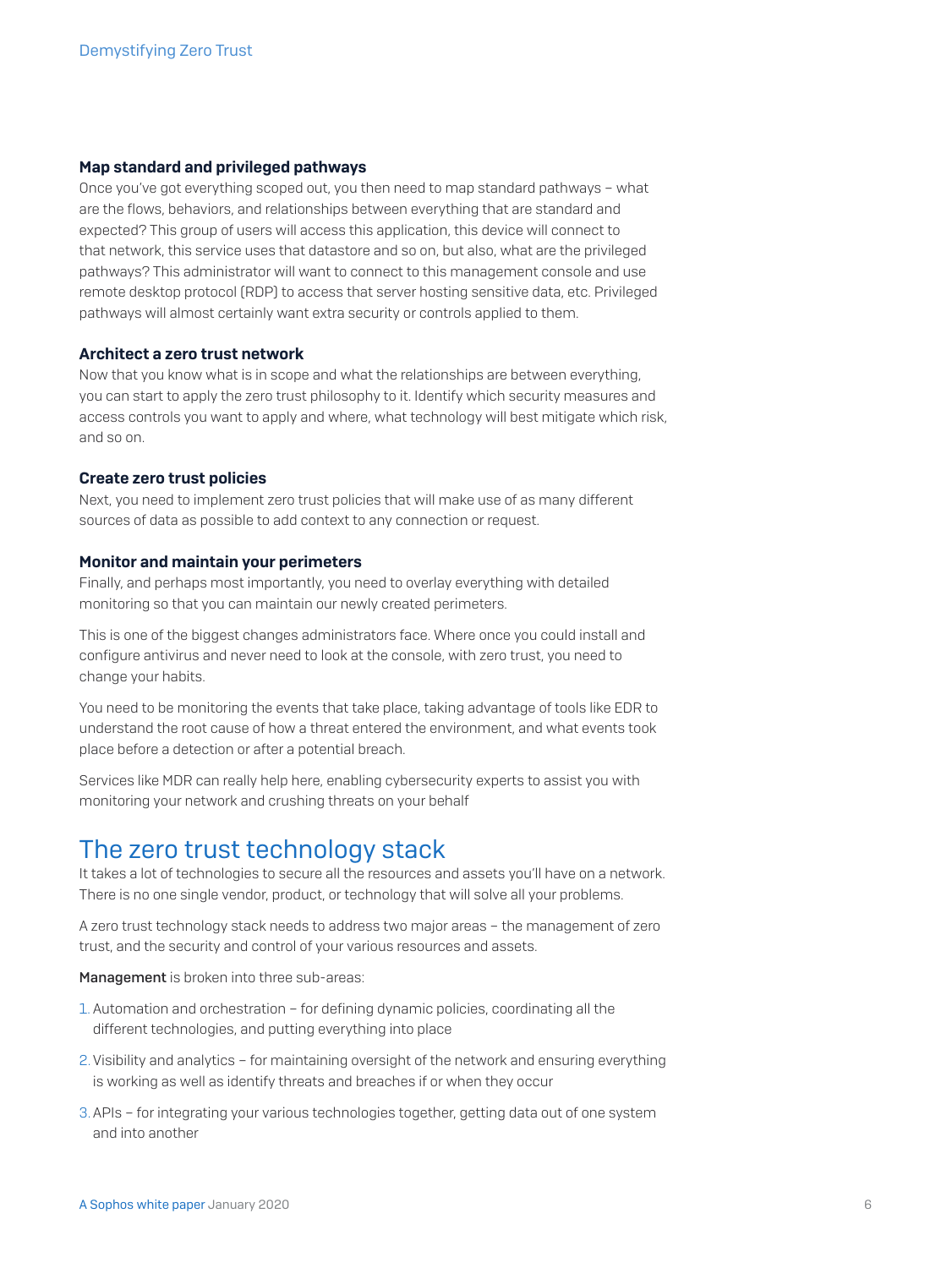Resources and assets are broken down into five sub-areas:

- 1. People the users, admins, etc. who work for or with your business
- 2.Data the lifeblood of all organizations and perhaps the most important asset to secure
- 3.Devices the servers, laptops, virtual machines, etc. you use to conduct your business
- 4.Workloads the services and apps you use to process data, perform calculations, generate reports, etc
- 5.Networks the communication channels over which data flows, web, email, Wi-Fi, the internet, and so on

## How Sophos can help

While a single vendor cannot move your organization to a zero trust model, Sophos has a huge range of technologies to help you get there.

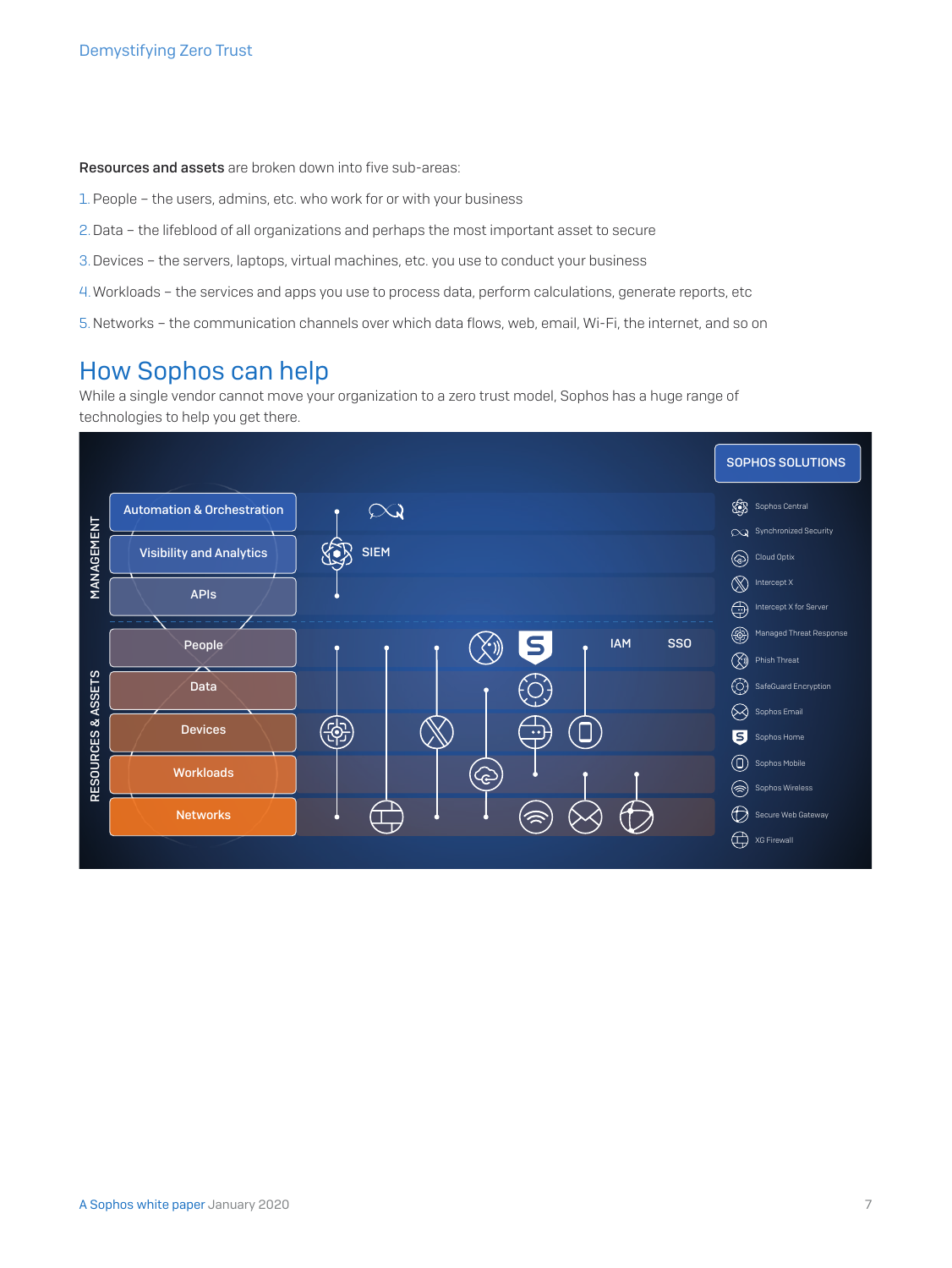#### The management of zero trust



[Sophos Central](https://www.sophos.com/en-us/products/sophos-central.aspx) our cloud-native cybersecurity platform, enables you to manage a zero trust environment. It orchestrates all our technologies in a single console, providing you with oversight of all technologies in a single place and APIs to wire together any other third-party technologies you are using.

You may also consider a SIEM to aggregate logging from your non-Sophos and Sophos products to make it easier to have full oversight of what is going on. Our APIs make it easy to get information out of our Sophos Central platform and into whatever SIEM you're using.

[Sophos Synchronized Security](https://www.sophos.com/en-us/lp/synchronized-security.aspx) (controlled through Sophos Central) also plays a big role here. With Synchronized Security enabled, Sophos solutions share information with one another and automatically respond to incidents. In the context of zero trust, solutions are able to adapt to scenarios through dynamic

Security and the control of resources and assets

Many of our products help you secure multiple resources and assets at the same time but, by no means does that mean you can employ just one technology and move on. Securing people, for instance, requires a large number of different technologies as part of a resilient zero trust architected network.

policy and automate complex tasks like isolating machines and more.



[Cloud Optix](https://www.sophos.com/en-us/products/cloud-optix.aspx) delivers the continuous analysis and visibility organizations need to detect, respond, and prevent cloud security and compliance gaps that leave them exposed. Within a zero trust environment, Cloud Optix can help to secure, within the public cloud, data, devices, workloads, and networks.



[Intercept X](https://www.sophos.com/en-us/products/intercept-x.aspx) offers unmatched endpoint protection and is able to stop the widest range of attacks with a unique combination of deep learning malware detection, exploit prevention, behavioral detections, and anti-ransomware. Within a zero trust environment, Intercept X can help to secure all your resources and assets.



[Intercept X for Server](https://www.sophos.com/en-us/products/server-security.aspx) is designed to secure cloud, on-premises, or hybrid server environments. Within a zero trust environment, Intercept X for Server can help to secure both your devices and workloads.



[Managed Threat Response \(MTR\)](https://www.sophos.com/en-us/products/managed-threat-response.aspx) is our expert led threat response solution. It fuses machine learning technology with human intelligence and provides 24/7 threat hunting, detection, and response capabilities. Within a zero trust environment, MTR can help to secure all your resources and assets.



**[Phish Threat](https://www.sophos.com/en-us/products/phish-threat.aspx)** is our dedicated anti-phishing solution. It provides your employees with security awareness training as well as accompanying reporting designed to enable you to gauge your organization's phishing threat readiness. Within a zero trust environment, Phish Threat can help you to secure your people.



[SafeGuard Encryption](https://www.sophos.com/en-us/products/safeguard-encryption.aspx) encrypts content as soon as it is created. It proactively protects your data by continuously validating the user, application, and security integrity of a device before allowing access to encrypted data and thus, within a zero trust environment, can help to secure your data.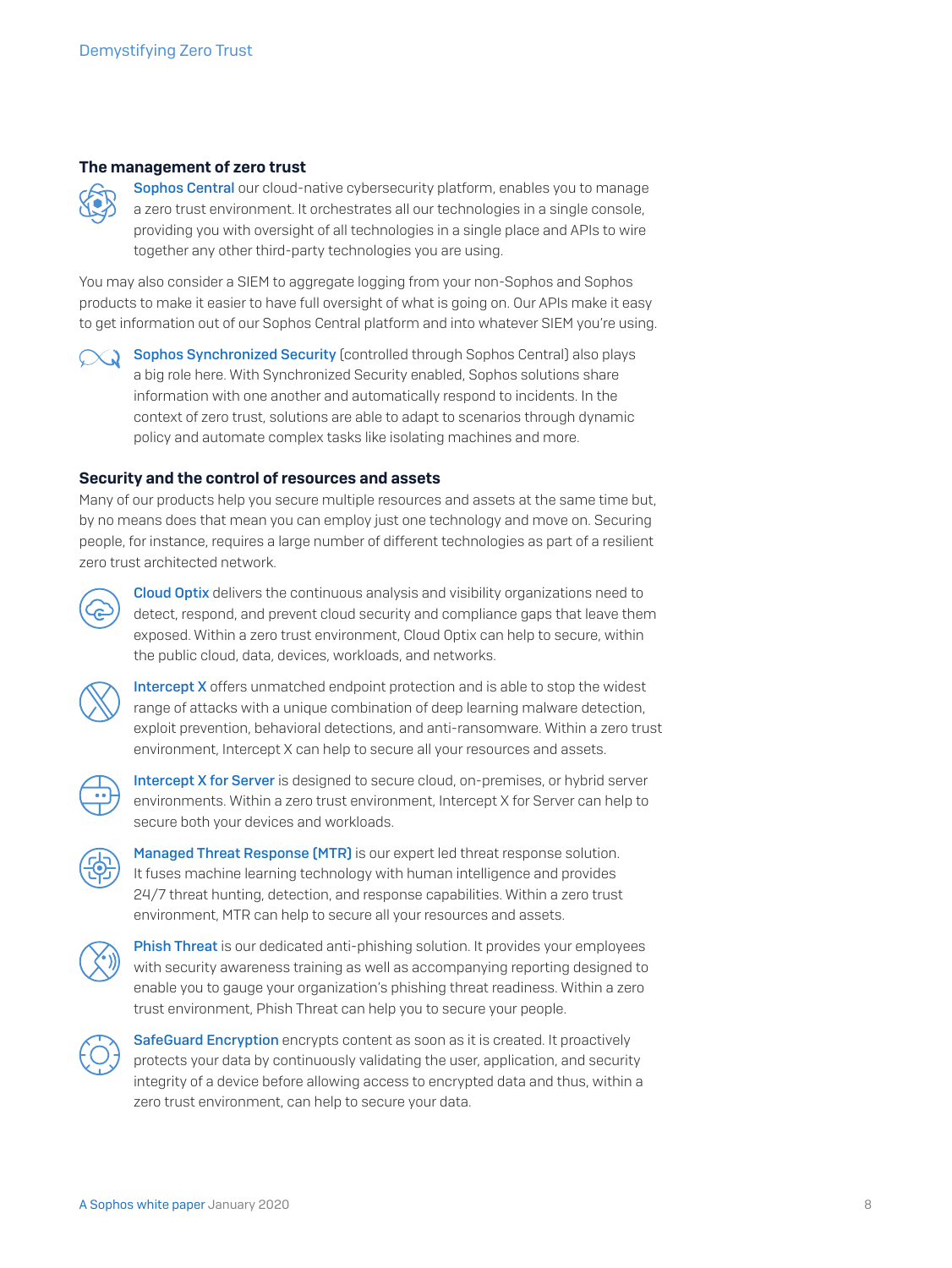

[Secure Web Gateway](https://www.sophos.com/en-us/products/secure-web-gateway.aspx) facilitates advanced web protection, providing unprecedented levels of web security, control and insights. Within a zero trust environment, Secure Web Gateway can help to secure both networks and workloads.



[Sophos Email](https://www.sophos.com/en-us/products/sophos-email.aspx) utilizes artificial intelligence to provide smarter predictive email security. Within a zero trust environment, Sophos Email can help to secure your networks and workloads.



[Sophos Home](https://home.sophos.com/en-us.aspx) is designed to protect computers within your home and is based on the same technology featured in many of our business products. Within a zero trust environment, Sophos Home can help to secure your people.

[Sophos Mobile](https://www.sophos.com/en-us/products/mobile-control.aspx) is our secure Unified Endpoint Management (UEM) solution that helps businesses spend less time and effort to manage and secure traditional and mobile endpoints. Within a zero trust environment, Sophos Mobile can help to secure your devices, data and people.



[Sophos Wireless](https://www.sophos.com/en-us/products/secure-wifi.aspx) provides an easy, effective way to manage and secure your wireless networks. Within a zero trust environment, Sophos wireless can help to secure your networks.

[XG Firewall](https://www.sophos.com/en-us/products/next-gen-firewall.aspx) provides comprehensive next-generation firewall protection that exposes hidden risks, blocks unknown threats, and automatically responds to incidents. Within a zero trust environment, XG Firewall can help to secure all of your resources and assets.

Employing these technologies will put you in good stead when moving to a zero trust model. However, as previously stated, no one vendor or technology, including Sophos, can move you to a zero trust environment. To empower your users to use cloud services wherever they are, you will additionally need a strong Identity Access Management (IAM) solution with Single-Sign On (SSO) in place to make use of your single authoritative source of identity across all systems and services – this is a key part of zero trust.

You can learn more about, and start instant demos of, our products and services at [www.sophos.com](http://www.sophos.com).

## Our vision for cybersecurity

Zero trust and our vision for cybersecurity, Synchronized Security, share many of the same goals and complement each other.

Synchronized Security is cybersecurity as a system. It continuously analyzes, adapts, and automates the most complex tasks in IT while dynamically monitoring all system activity, user behavior, network traffic, and compliance postures in real time. All technologies share information between each other, providing insight and visibility to one another where one alone would be blind.

Tech should talk. Only through this talking can we achieve the adaptive and dynamic policies we need, based on multiple data sources, to achieve a zero trust network.